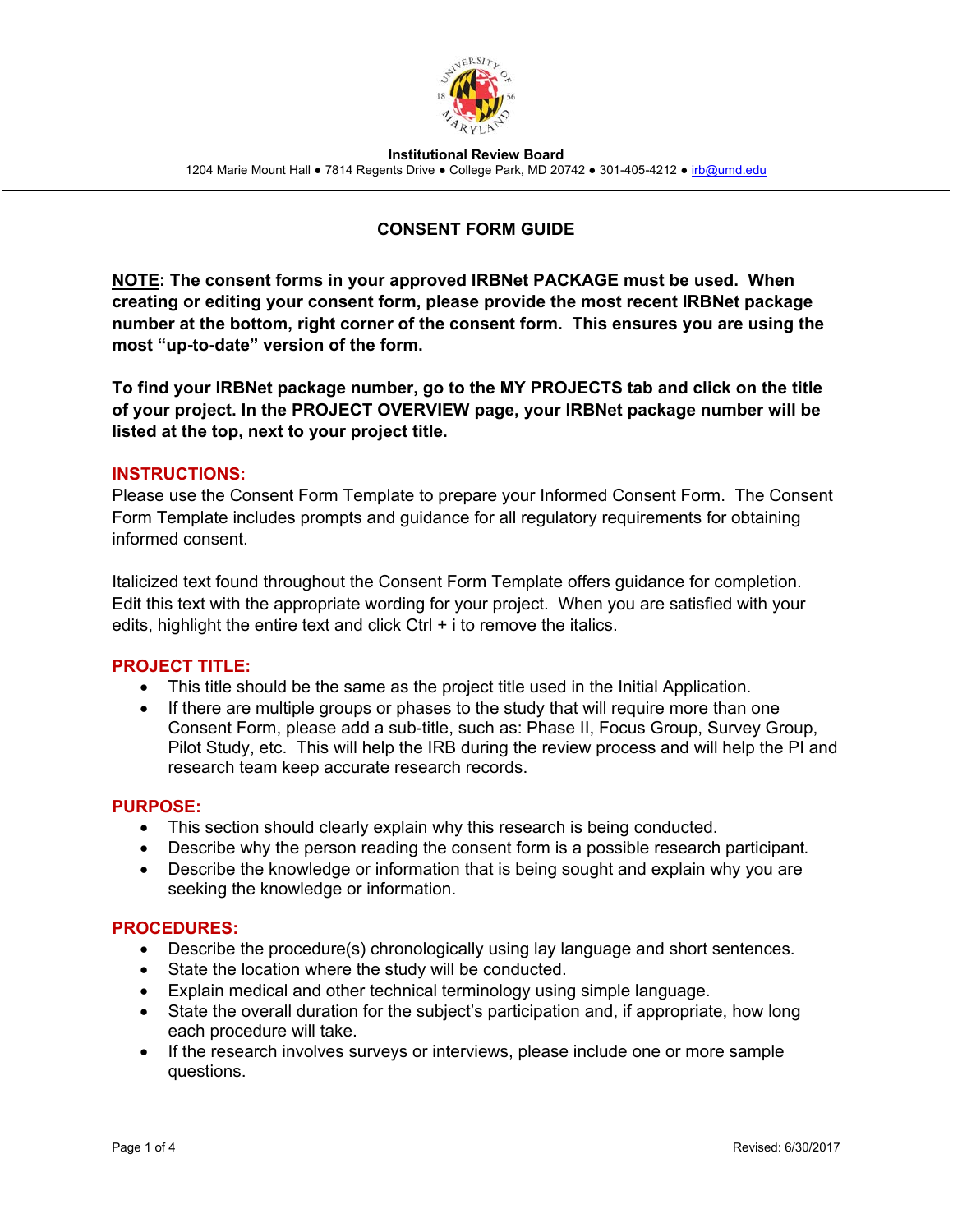## **POTENTIAL RISK/DISCOMFORTS:**

- Describe any known or foreseeable risks including physical, psychological, social, emotional, legal and financial risks that may result from participating in the research.
- Risks should be stated by likelihood and severity or compared with natural risks that are understood by most participants. Use categories such as likely, less likely, unlikely, and/or rare.
- Some studies include risks that may be better described as things that could make the subject feel uncomfortable such as *fear*, *embarrassment* or *fatigue*. These are also examples of risks that should be included.
- If you will be asking the subject any sensitive questions (e.g. drug abuse, criminal or sexual activity), please indicate this and provide information on the topics that will be covered. In this circumstance, state: *You do not have to answer any question that makes you uncomfortable*.
- Do not describe risks as minimal and do not state that there are no risks beyond everyday life.
- Risks must be consistent with the risks described in the protocol.
- Unforseeable Risks: If applicable include a statement that the research (or a particular procedure) may involve risks to the subject (or to the embryo or fetus if the subject is or may become pregnant) that is currently unforeseeable.
- All consent forms should list the risk of the *potential for the loss/breach of confidentiality.* 
	- o No Known Risks: If applicable, state the following: *There are no known risks associated with participating in this research project.*

### **POTENTIAL BENEFITS:**

- List any direct and reasonably expected benefits to the subject.
- If no direct benefits, use the following language: *This research is not designed to help you personally, but the results may help the investigator learn more about….*
- Describe the overall potential benefits to science or society expected from the research, if any.
- **NOTE:** Monetary compensation and extra credit for courses are **NOT** benefits and must be described in the Procedures section.

### **CONFIDENTIALITY:**

- $\bullet$  Include a description of the procedures to maintain the confidentiality of the data, e.g. having locked filing cabinets and storage areas, coding collected data, using passwordprotected computer files, etc.
- For anonymous surveys, state that "the surveys are anonymous and will not contain information that may personally identify you."
- For coded identifiable information, state the following, if applicable (1) your name will not be included on the surveys and other collected data; (2) a code will be placed on the survey and other collected data; (3) through the use of an identification key, the researcher will be able to link your survey to your identity; and (4) only the researcher will have access to the identification key.
- State who will have access to the research data.
- If there is a possibility that you will collect information on child abuse or neglect, abuse or neglect of the developmentally disabled or other vulnerable adults, danger to the subject or others, or similar types of information that may need to be disclosed to comply with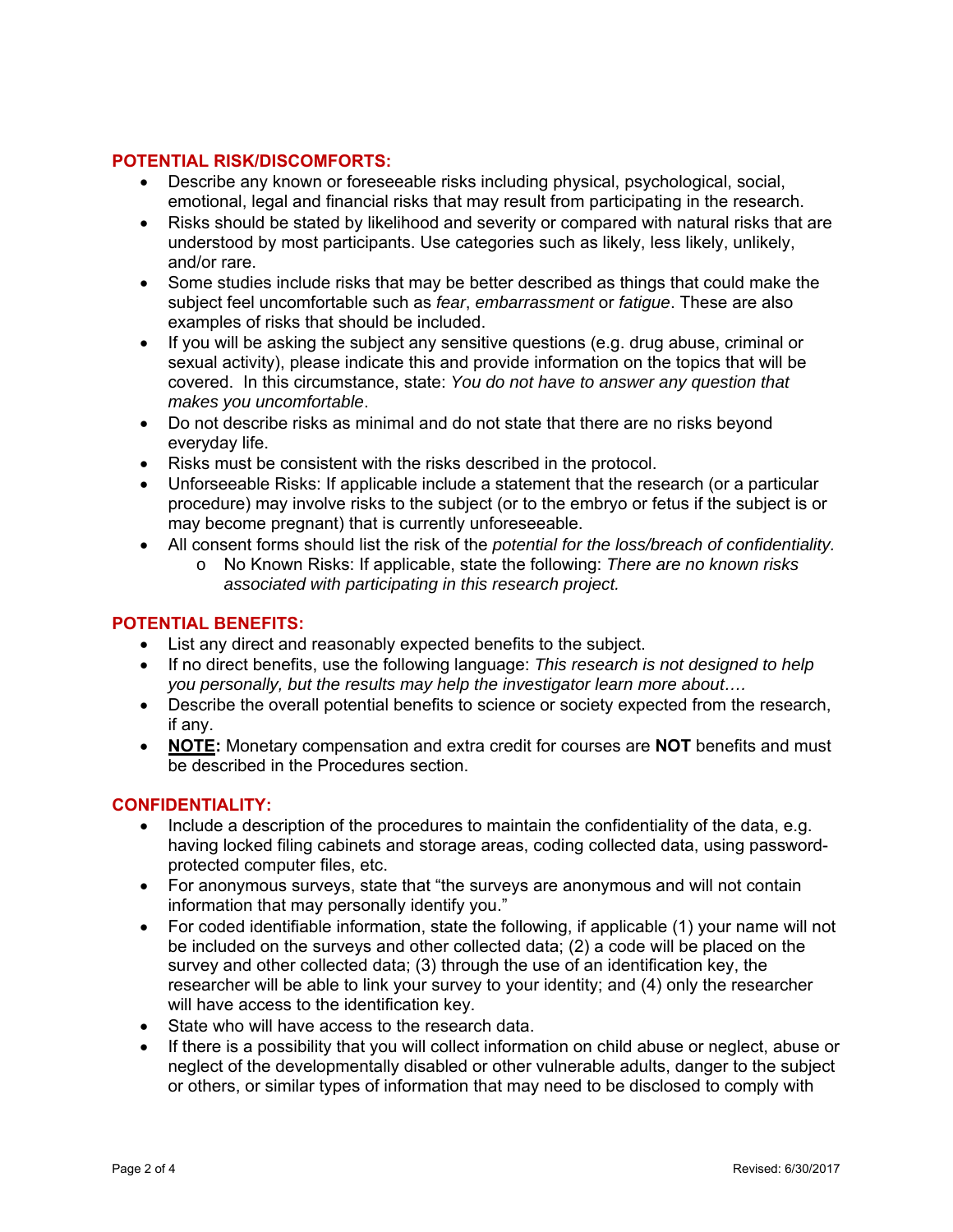legal requirements, professional standards, etc., the possibility of such disclosure must be included in the consent form.

o Sample Text: *In accordance with legal requirements and/or professional standards, we will disclose to the appropriate individuals and/or authorities information that comes to our attention concerning child abuse or neglect or potential harm to you or others.*

#### **MEDICAL TREATMENT:**

- Please only include this section for research presenting greater than minimal risk. If you are keeping this section, delete the italicized text by right clicking on it and selecting "Delete Content Control".
- Remove this section for research involving no greater than minimal risk. To remove this section, first highlight the entire row, right click, and select "delete content control". Then, highlight the entire row again, right click, and select "Delete Row."

### **COMPENSATION:**

- Please only include this section for participants receiving monetary compensation (not class credit).
- If participants refuse compensation, they may still participate.
- Remove this section if no compensation will be provided. To remove this section, first highlight the entire row, right click, and select "delete content control". Then, highlight the entire row again, right click, and select "Delete Row."

### **RIGHT TO WITHDRAW AND QUESTIONS:**

- If applicable, include an explanation of any circumstances under which a subject's participation may be terminated by the investigator without regard to the subject's consent.
- If applicable, include an explanation of the consequences of a subject's decision to withdraw from the research and any procedures for orderly termination of a subject's participation.
- If applicable, please state the following: *"You will be told of any significant new findings which develop during the study which may affect your willingness to participate in the study."*
- If the study includes students, staff or faculty, please include the following*: "If you are an employee or student, your employment status or academic standing at UMD will not be positively or negatively affected by your participation or non-participation in this study."*

#### **PARTICIPANT RIGHTS:**

• Please do not modify this section.

### **STATEMENT OF CONSENT:**

- If obtaining Written Informed Consent, please do not modify this section.
- If obtaining Online Informed Consent, please modify the following statements: "*You will receive [may print] a copy of this consent form. If you agree to participate, please sign your name [type/click "I Agree/Consent"] below."*
- If using the Consent Form Template as an Information Sheet, please remove this section.